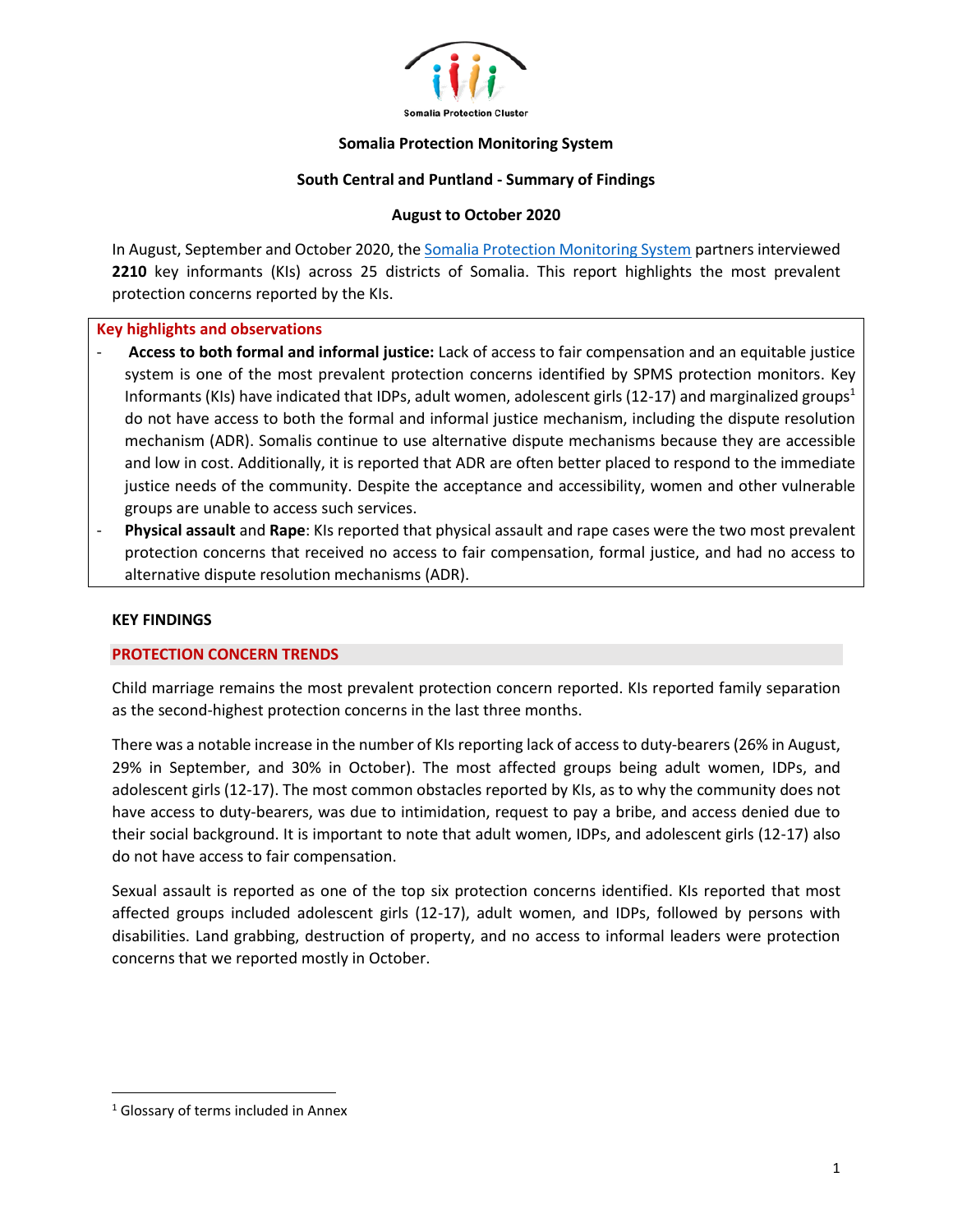

## **PROTECTION KEY HIGHLIGHTS PER DISTRICT**

### **Bay region: Baidoa district**



In September, access to justice, both formal and informal was reported as one of the most prevalent protection concerns in Baidoa district. The most affected groups include marginalized groups, host community members, and IDPs.

Protection concerns that typically do not receive access to justice includes: rape, physical abuse, divorce, and HLP. Across the different types of justice systems in Somalia, we have noted that the same protection concerns are denied access to justice due to lack of money, intimidation, and social background. For example, in September, 83% of KIs reported that HLP cases did not have access to fair compensation.

**Destruction of property**: 94% of KIs reported incidents of property destruction in September. The top three reasons for destruction of property were due to forced evictions, flooding, and villages attacks. Host community, IDPs, and marginalized groups identified as the most affected groups in Baidoa.

In August and October, KIs reported an increase in **sexual assault** cases in Baidoa. 78% of KIs reported sexual assault cases happening in their settlement or village, the highest number recorded since May (100% of KIs). The most affected groups being IDPs, marginalized groups, and returnees. Important to note that in October, 25% of KIs reported boys (0-11) years old being the most affected groups.

**Coping strategy:** KIs reported that the community reaches out to NGOs, health facilities, psycho-social support services or local authorities for support.

**Kidnappings:** In August and October, KIs reported high cases of kidnappings in Baidoa. In September, KIs reported that girls and boys (0-11 years old) were the most affected groups. In October, only 39% of KIs reported adolescent boys (12-17 years old) being affected. As a coping strategy, the community will reach out to local authorities for support, move to another location, or engage in negotiations with the kidnappers.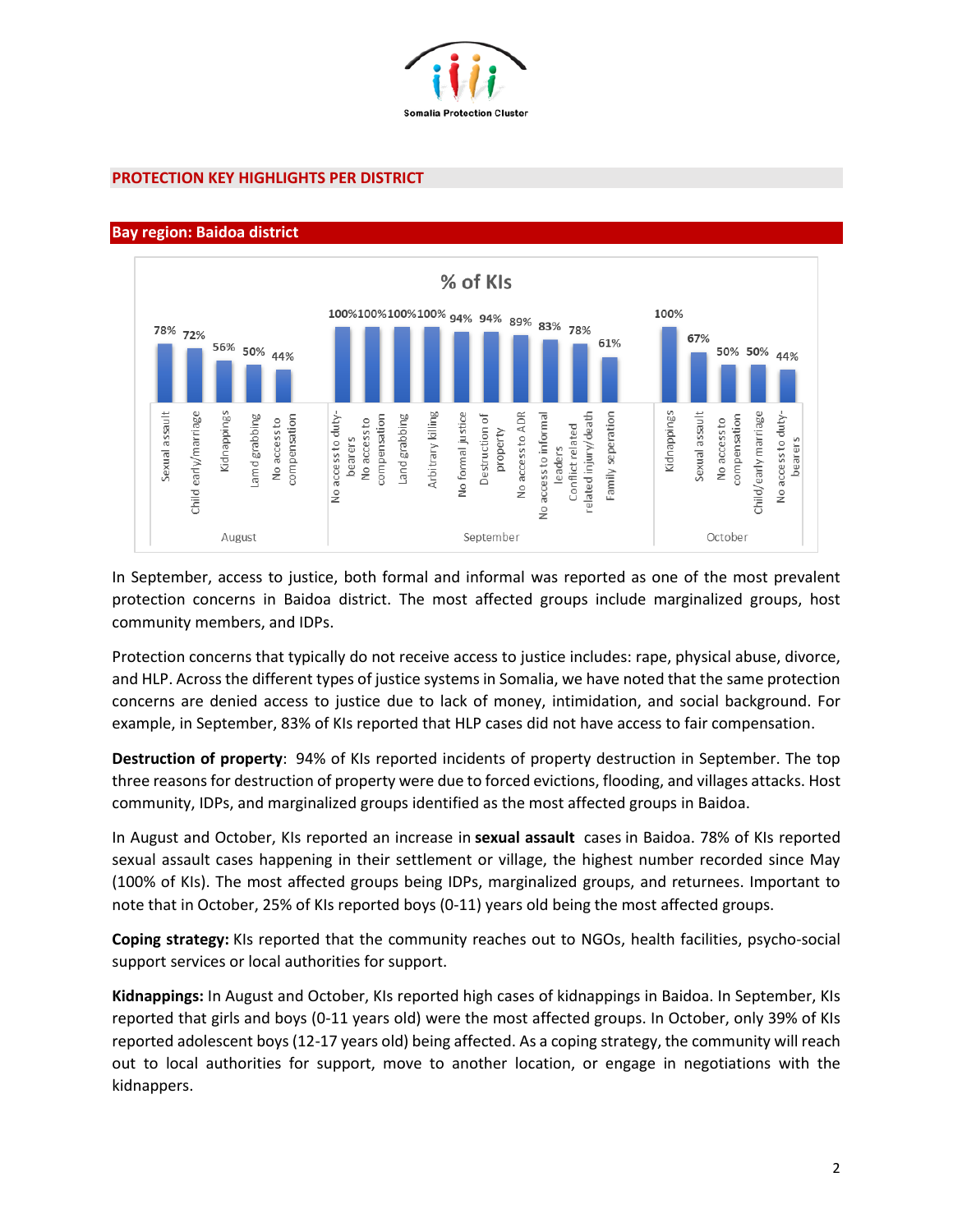

# **Groups affected: Kidnappings**



# **Bakool region: Dinsoor, Waajid and Xudur District**

Protection monitors conducted a total of 414 interviews. Protection trends In Bakool region have stayed the same for the past three months. The below table highlights the overall protection trend in Bakool region:

**Dinsoor district**: Sexual assault cases were the most prevalent protection concern reported by KIs in the last three months. Most affected groups included persons with disabilities, IDP, adolescent girls (12-17 years old), adult women, and 43% of KIs in August reported older women (60+) being affected. The aboveidentified groups were also reported not having access to informal or formal justice mechanisms.

o **Top three community strategies:** (1) reporting the incident to NGOs or health facilities; (2) reporting to traditional leaders; and (3) reporting to local authorities.

**Extortion/abuse assistance:** KIs reported the affected community members were either forced to share the assistance received or pay money to be included on the beneficiary list. To respond to the protection concern, KIs reported that NGOs will register people initially left out or organize a community meeting to discuss the issue. KIs reported that the most affected groups included IDPs, adult women, adolescent girls (12-17 years old), and persons with disabilities.

**Exclusion from assistance:** KIs reported that the most affected groups included persons with disabilities, marginalized groups, IDPs, adult women, and adolescent girls (12-17 years old). KIs reported that the following services were denied: access to NFI distribution; access to latrines; cash for work; access to water.

KIs reported access was denied due to the following reasons: (1) access denied by community leaders based on social background and age; (2) access denied by gatekeepers based on gender and social background.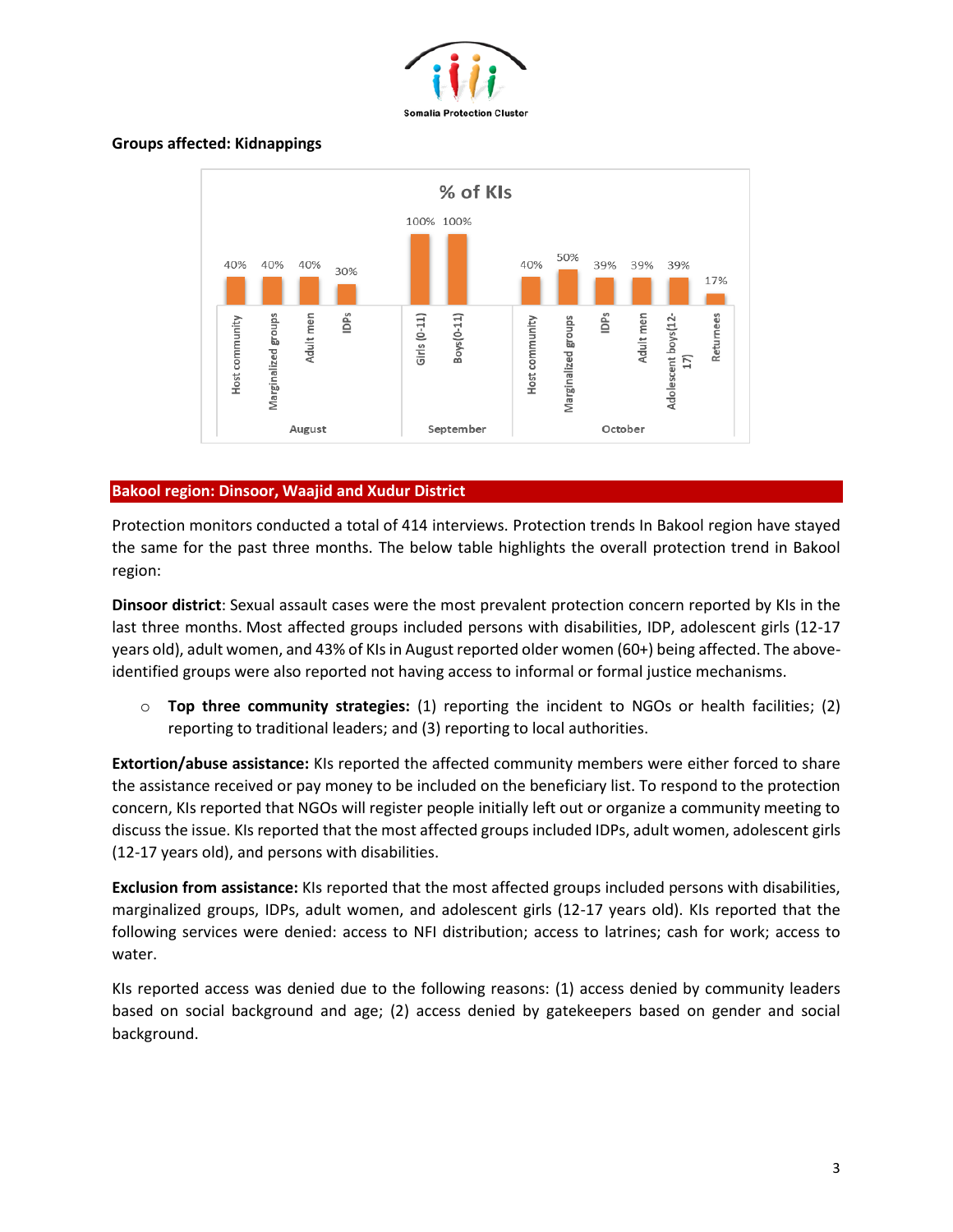

**Waajid district:** Top protection concerns reported by KIs included the destruction of property, illtreatment<sup>2</sup>, and lack of access to compensation. KIs reported an upward trend in the destruction of property, especially in September and October. The top three reasons for destruction was due to natural disasters, accidental fires, and forced evictions. KIs also reported an upward trend in ill-treatment in Waajid more than Dinsoor and Xudur. Most affected groups included persons with disabilities, adult women, and adolescent girls (12-17 years old).

**Xudur district:** Overall in Xudur KIs reported lack of access to justice both formal and informal, family separation, ill treatment, child recruitment and sexual assault as the most prevalent protection concerns in the district.

**Family separation:** KIs reported apart from lack of means to supporting family members as a leading cause to family separation, they also reported that another reason for separation was due to forced recruitment, forced evictions, kidnapping, armed clashes, and maiming.

**Banadir Region: Dayniile, Dharkenley, Khada, Wadajir, Waberi and Wardiigle**

Protection monitors conducted 568 interviews. The below table highlights the overall protection concerns in Banadir as reported by the KIs:

| % of KIs                          |               |                         |     |
|-----------------------------------|---------------|-------------------------|-----|
| <b>Type of protection concern</b> | <b>August</b> | <b>Septembe October</b> |     |
| Child marriage                    | 59%           | 52%                     | 61% |
| Family seperation                 | 23%           | 19%                     | 22% |
| III treated                       | 20%           | 15%                     | 16% |
| No access to compensation         | 19%           | 12%                     | 17% |
| <b>Arbitrary killing</b>          | 13%           | 16%                     | 16% |
| Sexual assault                    | 12%           | 12%                     | 13% |
| Destruction of property           |               |                         | 9%  |

**Dayniile district:** In September, KIs reported sexual assault as the second-highest protection concern. Violence during assistance and no access to justice were protection concerns reported in August.

**Dharkenley district:** A gradual increase in the number of KIs reported family separation incidents. In August, KIs reported forced evictions as a leading cause of family separation. 17% of KIs in October reported family separation was due to forced recruitment.

**Khada district:** An upward trend in the destruction of property and most of the KIs reported the reason being due to forced evictions and only 13% of KI in September indicated natural disasters as a cause to destruction of property.

**Waberi district:** KIs reported exclusion from assistance, land grabbing, family separation, ill-treatment, and destruction of property as the top protection concerns. KIs only reported child recruitment incident in September as reported by 33% of KIs.

<sup>&</sup>lt;sup>2</sup> Glossary of terms included in Annex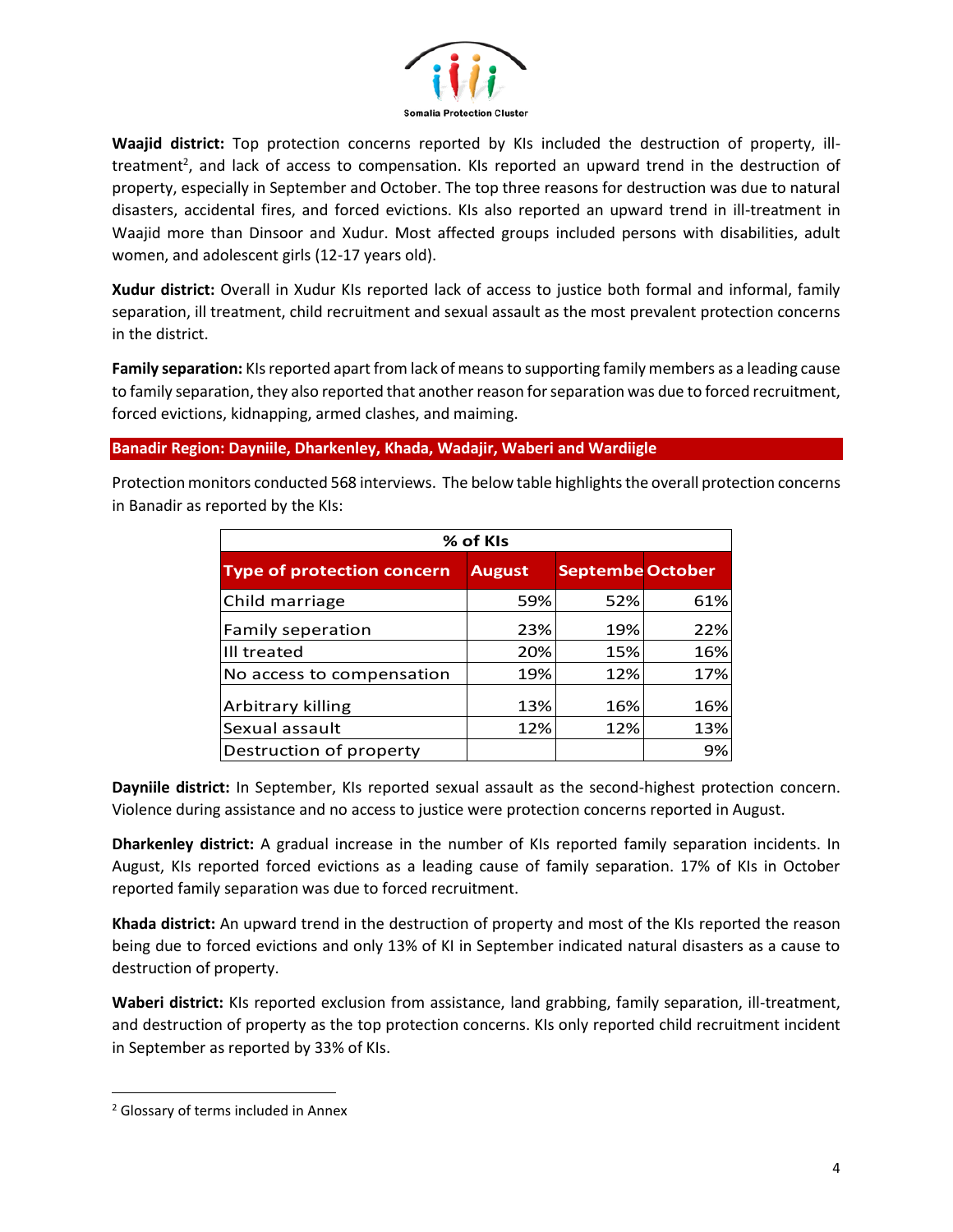

# **Gedo region: Belet-xaawo, Dollow and Luuq**

Protection monitors conducted 262 interviews. Overall, in the Gedo region, the most prevalent protection concern reported is child marriage and child recruitment. It is important to note that we recorded high cases of child recruitment in September as reported by 54% of KIs as compared to what was reported in August (13%). KIs have also reported on conflict-related injuries and lack of access to duty-bearers. Beletxaawo recorded the highest child recruitment incidents as reported by 80% KI in September. None of the KIs in Luuq reported any child recruitment incidents.

Below graph highlights the overall trend on child recruitment incidents reported by KIs in Belet-xaawo and Dollow.



**Coping strategy:** Most of the KIs reported that the community will request support from the authorities.

### **Hiraan region: Belet-weyne**

Protection monitors conducted 120 interviews. The below graph highlights the different protection concerns reported by the KIs.

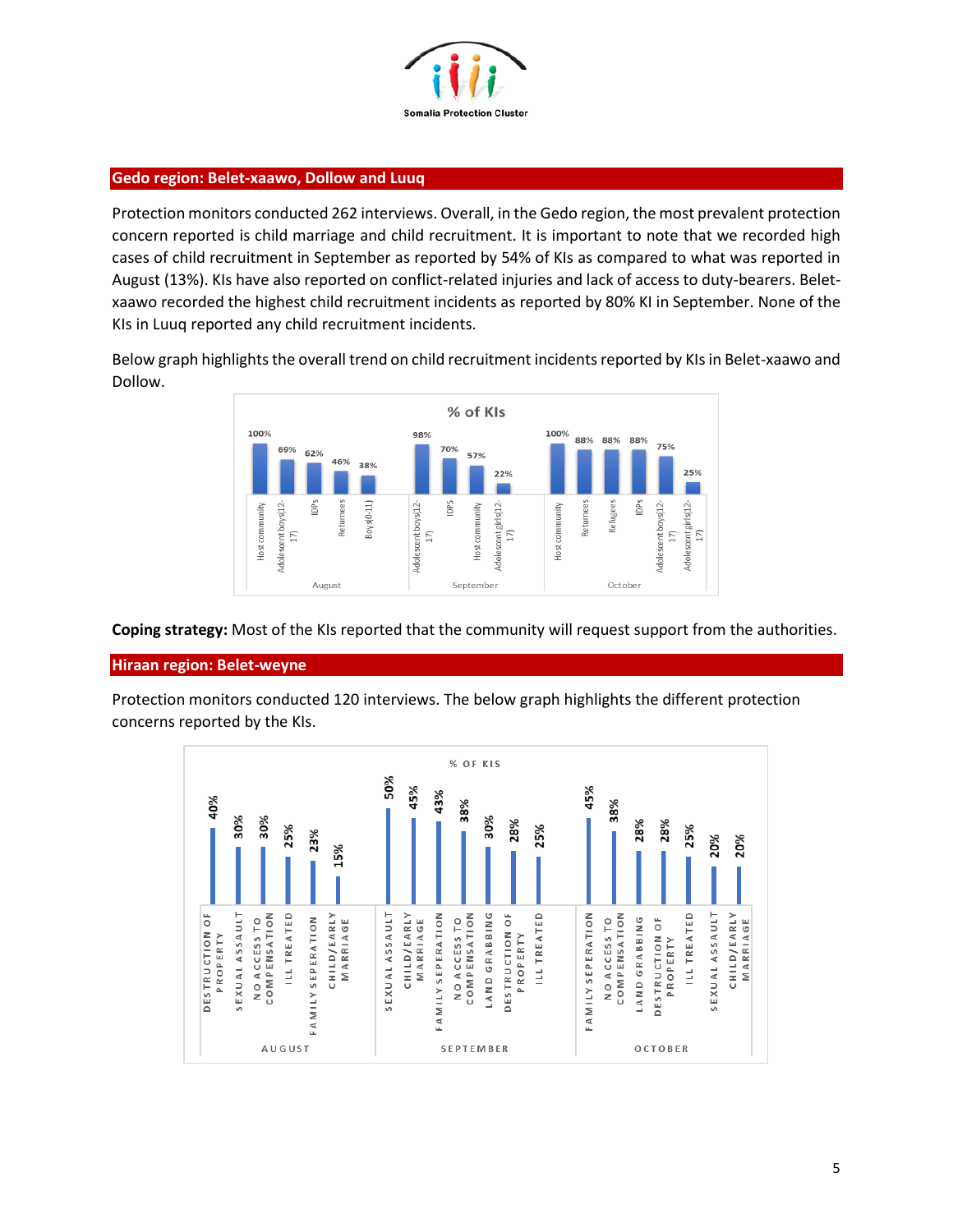

KIs in Beletweyne reported high incidents of sexual assault, family separation, and destruction of property. Land grabbing incidents were reported in September and October.

**Sexual assault cases**: In September, 50% of KIs reported incidents of sexual assault in their settlements. The top three most affected groups included women, adolescent girls (12-17 years old), and the host community. As a coping strategy, KIs reported that the survivors will report the incident to NGOs or health facilities; report the incident to traditional leaders, and report to the local authority.

A high percentage of KIs also reported that in most cases, the community will do nothing. For example, in October, 50% of KIs reported that the community will do nothing to address sexual assault cases. KIs also reported that rape survivors had no access to fair compensation and no access to formal justice. 40% KIs in August and 33% of KIs in September reported rape cases had no access to formal justice.

**Reasons for lack of access:** (1) no formal courts in the area; (2) 33% of KIs in September reported access was denied due to the gender of the survivor; (3) 17% of KIs in October reported that access was denied due to the age of the survivors.

**Destruction of property:** KIs reported properties in Beletweyne destroyed due to floods and other natural disasters. To cope, most of the community members moved out of the settlement, reach out to local authorities and local elders for support. Only 14% of KIs in August reported the community will request support from CSOs or NGOs.

### **Lower Juba: Kismayo district**

Protection monitors conducted 425 interviews. Child marriage is consistently reported as one of the most prevalent protection concerns in Kismayo.

**No access to duty-bearers** was the second-highest protection concern reported. Most affected groups include returnees, IDPs, persons with disabilities, and refugees. As a coping strategy, KIs reported that community members will reach out to traditional/religious leaders and local authorities for support.

In October, there was an increase in **kidnapping** with 13% of KIs reporting the incidents as compared to, August where only 9% of KIs reported cases of kidnapping. To cope with the protection concern, most of the community members will request support from the authorities. KIs also reported that the community will also engage in negotiations with the kidnappers.

### **Lower Shabelle: Marka district**

Protection monitors conducted a total of 116 interviews. Child recruitment, child marriage, and no access to formal justice and ill-treatment are consistently reported as the top four protection concern in Marka.

**Child recruitment:** Most affected groups were adolescent boys (12-17 years old), IDPs, and boys (0-11 years old). In October, only 10% of KIs reported adolescent girls (12-17 years old) were also affected. To cope with the protection concern, KIs reported that the community will reach out to traditional leaders for support. In October 100% of KIs reported that no action will be taken by the community.

**No access to formal justice**: KIs reported that the community had no access because of the lack of formal courts in the area and access was also denied due to social background. The top four cases that received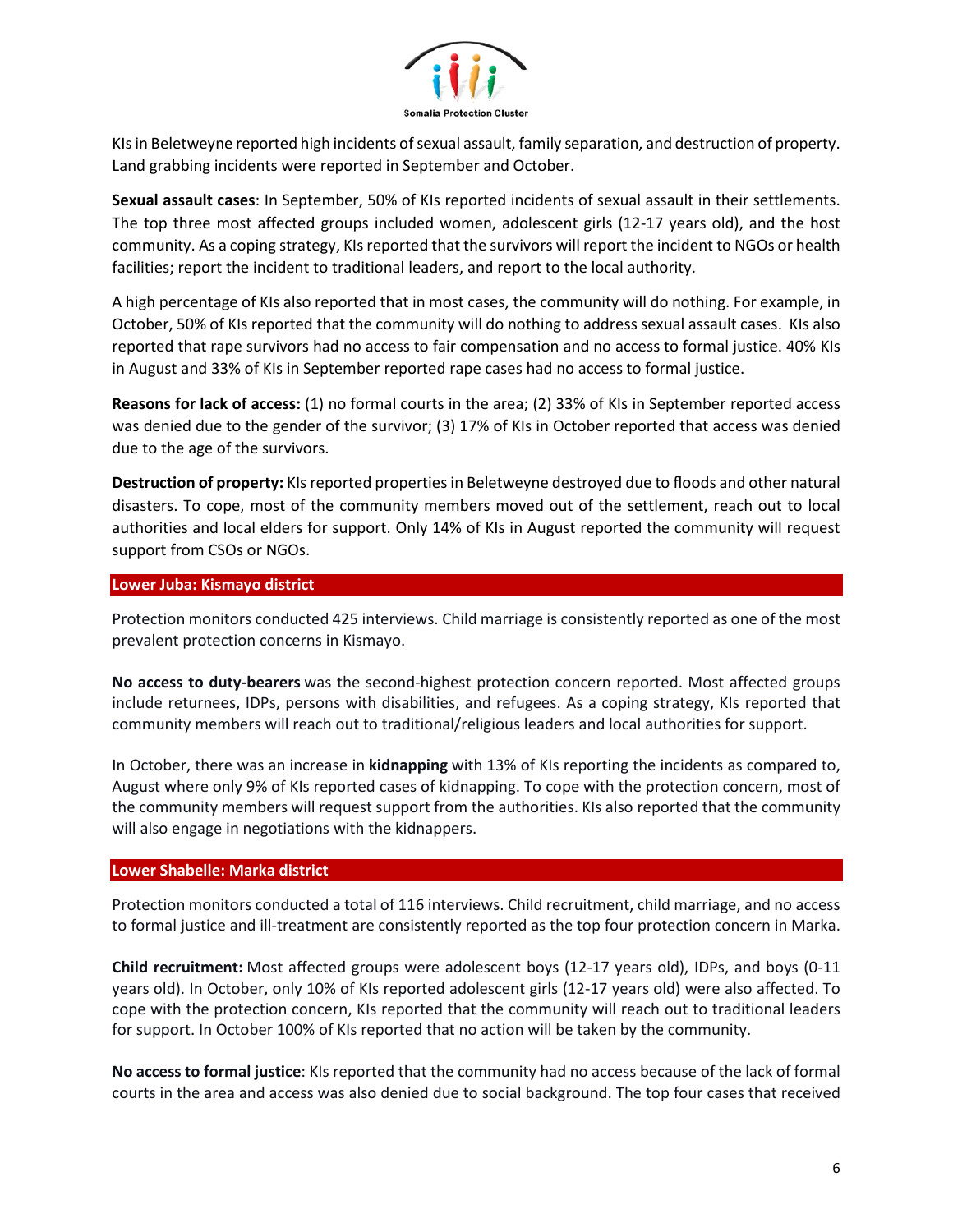

no access to formal justice include physical abuse cases, theft, HLP, and business disputes. Only 27% in August and 17% of KIs in September reported that rape cases received no access to formal justice. It was reported that the above incidents did not have access to fair compensation or alternative dispute resolution mechanisms (ADR). KIs reported that the affected community members will take no action to address the protection concern. Only 10% of KIs in August reported that the affected community members will move out of the settlement.

### **Middle Shabelle: Balcad district**

Protection monitors conducted a total of 79 interviews. Access to justice, family separation, child recruitment and extortion/abuse of assistance were reported by KIs as protection concerns in Balcad.

**Access to formal justice:** reported as one of the protection concerns. The major reason why the community could not access formal justice was due to the lack of formal courts in the area. A small percentage of KIs in August and September reported that access was denied due to the social background. KIs reported the top four most affected groups include marginalized groups, IDPs, adolescent girls (12-17 years old), and adult women. Important to also note that the KIs reported that the same group mentioned above also had no access to informal leaders or alternative dispute resolutions mechanism (ADR). In September, 53% of KIs reported that older women (60+) had no access to ADR.

**Family separation:** reported as one of the most prevalent protection concerns in the district. Most KIs reported that family separation was happening because of a lack of means to support all family members. In September, 20% of KIs indicated that family separation happened due to forced evictions, and 20% of KIs in September reported that separation happened as a result of armed clashes.

**Child recruitment**: In August and September KIs reported that the recruiters were non-state armed actors and traditional leaders. The top 3 most affected groups include IDPs, marginalized groups, host community, and adolescent boys (12-17 years old). Only 21% of KIs in August reported adolescent girls (12-17) also affected. Most of the KIs reported that they are not aware of what the community did to address the protection concern. 18% of KIs in August and 27% of KIs in September reported that the community will request support from the authorities.

# **Puntland region (Bossaso, Gaalkacyo and Qardho district)**

Protection monitors conducted a total of 128 interviews. The five most prevalent protection concerns reported by KIs included child marriage, family separation, sexual assault, no access to duty-bearers, destruction of property, and land grabbing.

**Family separation:** There was an increase in the number of KIs recalling on community members reporting incidents of family separation (56% in August, 100% in September, and 38% in October). Lack of means to support a family member was one of the highest reasons leading to family separation. The most affected groups being adult women, adolescent boys and girls (12-17 years old), and adult men. Most of the KIs reported that the family will look for the separated family member. In August, 100% of KIs reported that the community will do nothing to address the concern.

**Sexual assault cases**: In Puntland sexual assault cases were only reported in August (46%), and no KI reported any incidents reported in September and October. Most affected groups included adolescent girls (12-17 years old), adult women, and girls (0-11). To respond to the protection concern, KIs reported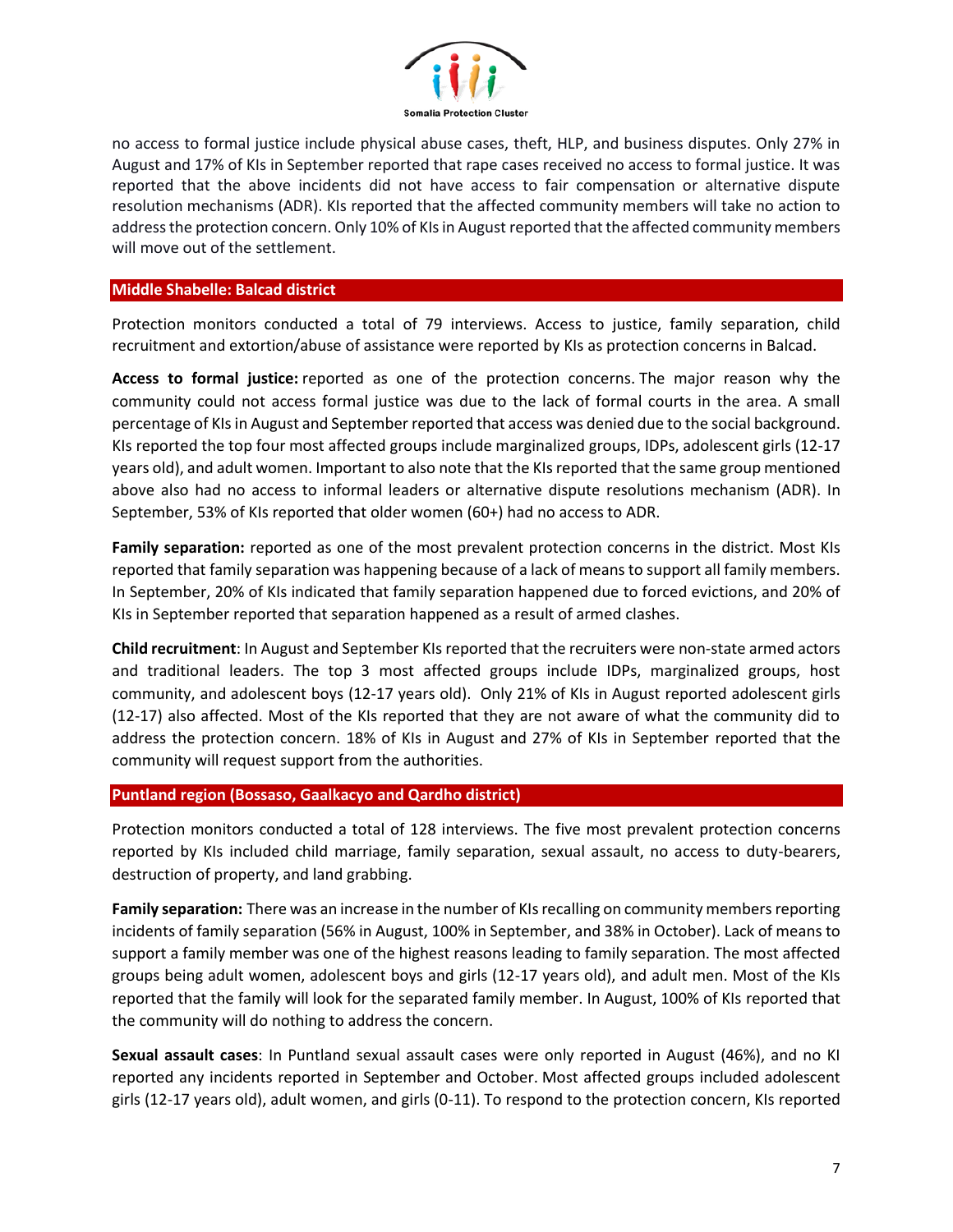

that the community reported the incident to NGOs or health facilities, reported it to local traditional leaders and local authorities. KIs reported that rape cases had no access to formal courts, access to fair compensation, and alternative dispute resolutions mechanism (ADR).

**Destruction of property:** 90% of KIs in September reported the destruction of property incidents as compared to what was reported in August (33%) and October (28%). KIs reported the reason was due to accidental fire, village attack, and other forms of armed violence. Only 6% of KIs in August reported forced evictions as the reason for the destruction of property. The most affected groups are IDPs, adult women, adolescent boys and girls (12-17years old), and adult women (60+).

o **No access to duty-bearers:** In September, 85% of KIs reported communities reporting a lack of access to duty-bearers. KIs reported communities had no access due to the below obstacles: (1) intimidation; (2) fear of physical retaliation; (3) access denied due to age and community background; (4) requested to pay a bribe; (5) lack of money to travel to the local authorities.

Most affected groups included: IDPs, adolescent girls and boys (12-17 years old), adult women, and adult men. As a coping strategy the community request support from traditional/religious leaders or complain to CSOs and NGOs. reported

**Land grabbing:** KIs reported that all groups within the districts were affected and as a coping strategy, they will inform local authorities or engage in mediation. In August, 83% of KIs reported that the affected community members will move to another location as a coping strategy. HLP cases had no access to formal courts or alternative dispute resolution mechanisms (ADR).

# **CONCLUDING NOTES**

The purpose of the Somalia Protection Monitoring System (SPMS) use the *systematic* and *regular collection* and *analysis of information* over an extended period of time to identify trends and patterns of violations of rights and protection risks for populations of concern for the purpose of informing effective programming and advocacy. The information is obtained through monthly interviews with the same group of key informants representing a variety of backgrounds and profiles in the community. Currently, the SPMS covers 24 districts across Somalia, including Banadir, and is supported by six protection cluster partners. To find more information on the protection situation in the specific districts, please visit [www.protection.drchub.org](http://www.protection.drchub.org/)

The information provided through the SPMS reflects solely the perspective of Key Informants and does not aim to provide statistically representative information or data about specific protection cases. Validation of findings is conducted periodically during area-level joint analysis workshops attended by community representatives, local authorities, civil society organizations and NGOs.